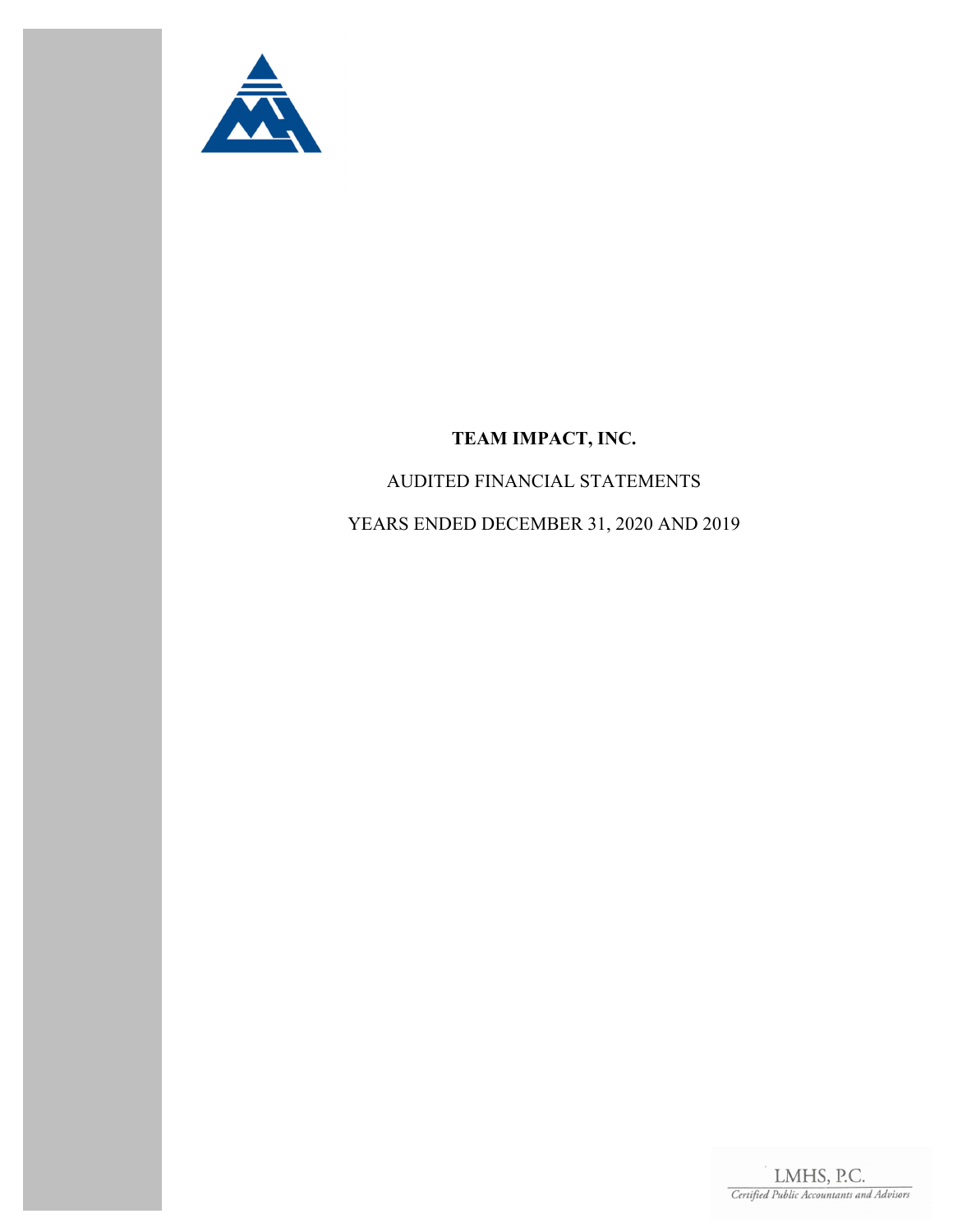### TEAM IMPACT, INC. AUDITED FINANCIAL STATEMENTS YEARS ENDED DECEMBER 31, 2020 AND 2019

| <b>INDEPENDENT AUDITORS' REPORT</b>      | Page     |
|------------------------------------------|----------|
| FINANCIAL STATEMENTS:                    |          |
| <b>Statements of Financial Position</b>  |          |
| <b>Statements of Activities</b>          |          |
| <b>Statements of Functional Expenses</b> |          |
| Statements of Cash Flows                 |          |
| Notes to Financial Statements            | $6 - 10$ |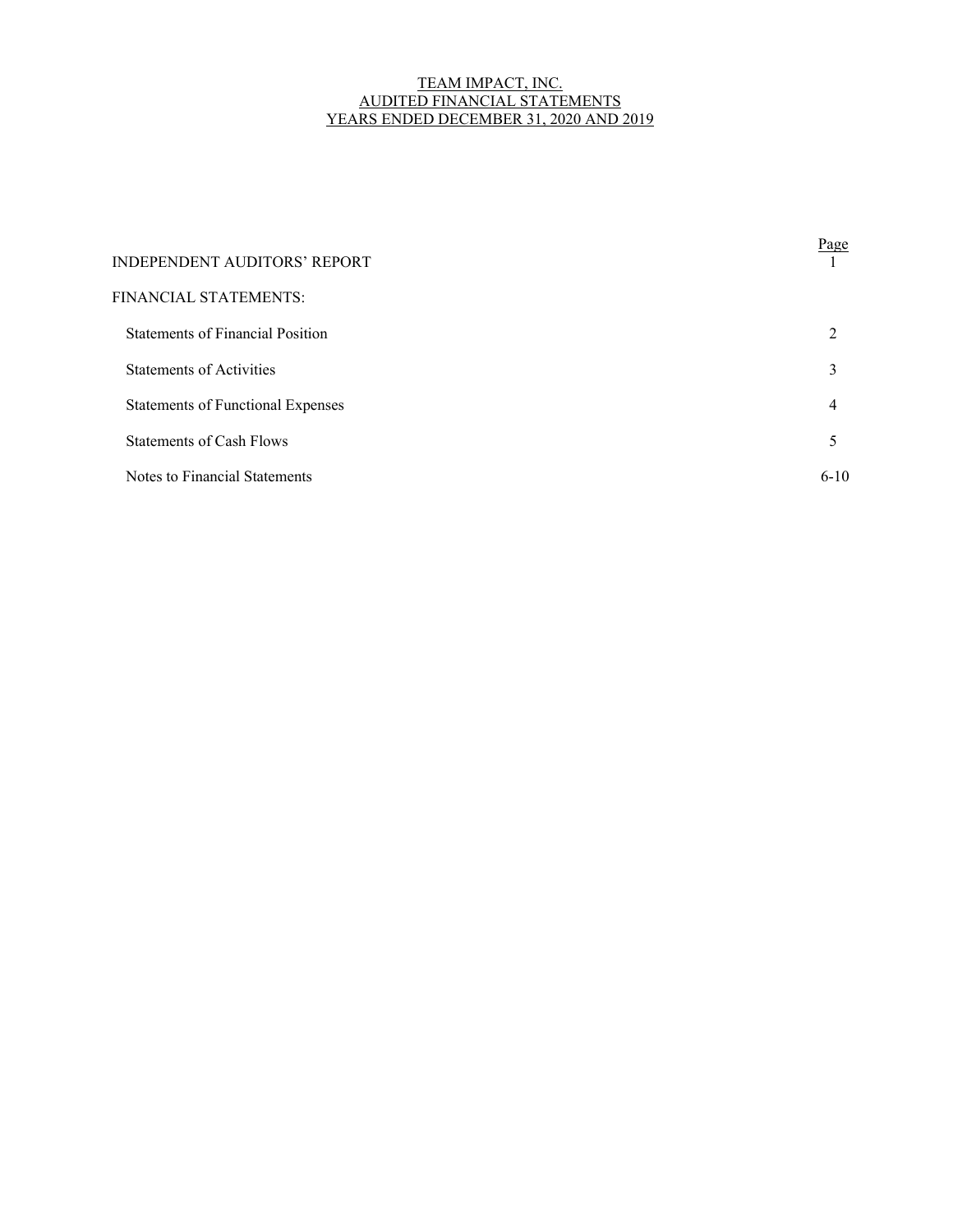

## INDEPENDENT AUDITORS' REPORT

To The Board of Directors Team Impact, Inc. Quincy, Massachusetts

We have audited the accompanying financial statements of Team Impact, Inc. (a non-profit corporation), which comprise the statements of financial position as of December 31, 2020 and 2019, and the related statements of activities, functional expenses and cash flows for the years then ended, and the related notes to the financial statements.

#### *Management's Responsibility for the Financial Statements*

Management is responsible for the preparation and fair presentation of these financial statements in accordance with accounting principles generally accepted in the United States of America; this includes the design, implementation, and maintenance of internal control relevant to the preparation and fair presentation of financial statements that are free from material misstatement, whether due to fraud or error.

#### *Auditors' Responsibility*

Our responsibility is to express an opinion on these financial statements based on our audits. We conducted our audits in accordance with auditing standards generally accepted in the United States of America. Those standards require that we plan and perform the audit to obtain reasonable assurance about whether the financial statements are free from material misstatement.

An audit involves performing procedures to obtain audit evidence about the amounts and disclosures in the financial statements. The procedures selected depend on the auditor's judgment, including the assessment of the risks of material misstatement of the financial statements, whether due to fraud or error. In making those risk assessments, the auditor considers internal control relevant to the entity's preparation and fair presentation of the financial statements in order to design audit procedures that are appropriate in the circumstances, but not for the purpose of expressing an opinion on the effectiveness of the entity's internal control. Accordingly, we express no such opinion. An audit also includes evaluating the appropriateness of accounting policies used and the reasonableness of significant accounting estimates made by management, as well as evaluating the overall presentation of the financial statements.

We believe that the audit evidence we have obtained is sufficient and appropriate to provide a basis for our audit opinion.

#### *Opinion*

In our opinion, the financial statements referred to above present fairly, in all material respects, the financial position of Team Impact, Inc. as of December 31, 2020 and 2019, and the changes in its net assets and its cash flows for the years then ended in accordance with accounting principles generally accepted in the United States of America.

LMHS, P.C.

LMHS, P.C. Norwell, Massachusetts

September 9, 2021

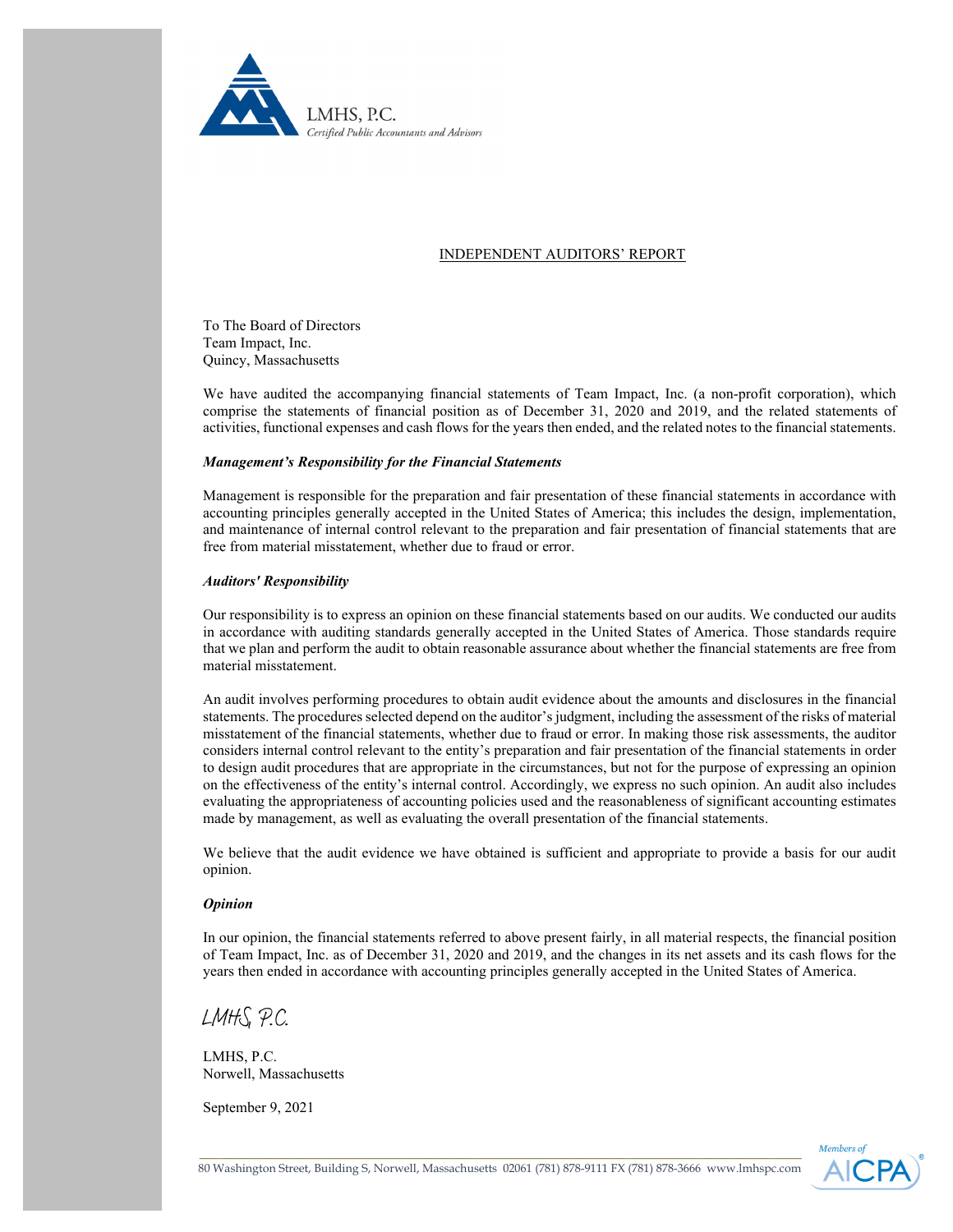# TEAM IMPACT, INC. STATEMENTS OF FINANCIAL POSITION DECEMBER 31, 2020 AND 2019

|                                       |                                   | 2020            |                           | 2019       |
|---------------------------------------|-----------------------------------|-----------------|---------------------------|------------|
|                                       | <b>ASSETS</b>                     |                 |                           |            |
| <b>CURRENT ASSETS:</b>                |                                   |                 |                           |            |
| Cash and Cash Equivalents             |                                   | \$<br>3,093,345 | \$                        | 2,658,700  |
| Pledges Receivable                    |                                   | 576,000         |                           | 68,000     |
| Prepaid Expenses and Other            |                                   | 58,503          |                           | 77,951     |
|                                       |                                   | 3,727,848       |                           | 2,804,651  |
| PROPERTY AND EQUIPMENT:               |                                   |                 |                           |            |
| Computer Software                     |                                   | 54,530          |                           | 54,530     |
| Furniture                             |                                   | 61,228          |                           | 24,831     |
| Website and Digital Technology        |                                   | 676,900         |                           | 676,900    |
|                                       |                                   | 792,658         |                           | 756,261    |
| <b>Accumulated Depreciation</b>       |                                   | (222, 839)      |                           | (121, 074) |
|                                       |                                   | 569,819         |                           | 635,187    |
| <b>OTHER ASSET:</b>                   |                                   |                 |                           |            |
| Pledges Receivable                    |                                   | 600,000         |                           | 16,000     |
|                                       |                                   | \$<br>4,897,667 | $\boldsymbol{\mathsf{S}}$ | 3,455,838  |
|                                       | <b>LIABILITIES AND NET ASSETS</b> |                 |                           |            |
| <b>CURRENT LIABILITIES:</b>           |                                   |                 |                           |            |
| Accounts Payable and Accrued Expenses |                                   | \$<br>47,106    | \$                        | 72,626     |
| Accrued Payroll and Related           |                                   | 170,726         |                           | 208,384    |
|                                       |                                   | 217,832         |                           | 281,010    |
| DEFERRED RENT                         |                                   | 27,023          |                           | 2,079      |
| <b>TOTAL LIABILITIES</b>              |                                   | 244,855         |                           | 283,089    |
| <b>NET ASSETS:</b>                    |                                   |                 |                           |            |
| <b>Without Donor Restrictions</b>     |                                   | 2,857,882       |                           | 2,782,827  |
| <b>With Donor Restrictions</b>        |                                   | 1,794,930       |                           | 389,922    |
|                                       |                                   | 4,652,812       |                           | 3,172,749  |
|                                       |                                   | \$<br>4,897,667 | $\overline{\mathcal{S}}$  | 3,455,838  |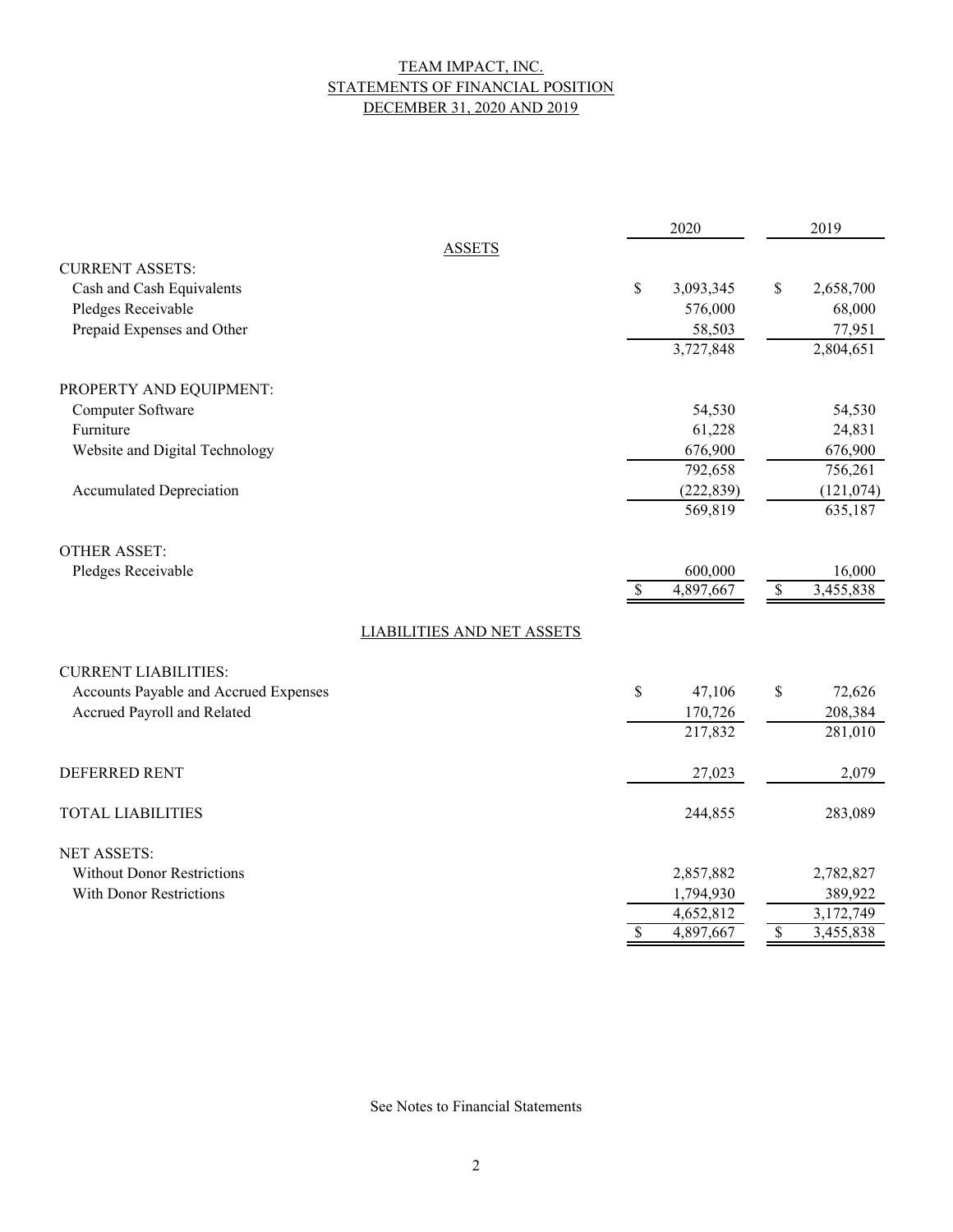### TEAM IMPACT, INC. STATEMENTS OF ACTIVITIES YEARS ENDED DECEMBER 31, 2020 AND 2019

|                                       |     | 2020                 |    |              |    |            |    |                      | 2019 |                |               |            |  |  |  |  |  |
|---------------------------------------|-----|----------------------|----|--------------|----|------------|----|----------------------|------|----------------|---------------|------------|--|--|--|--|--|
|                                       |     | <b>Without Donor</b> |    | With Donor   |    |            |    | <b>Without Donor</b> |      | With Donor     |               |            |  |  |  |  |  |
| <b>REVENUE AND OTHER SUPPORT:</b>     |     | Restrictions         |    | Restrictions |    | Total      |    | Restrictions         |      | Restrictions   | Total         |            |  |  |  |  |  |
| Contributions                         | \$  | 3,061,565            | S. | 1,710,500    | \$ | 4,772,065  | \$ | 2,751,614            | \$   | 257,785        | <sup>\$</sup> | 3,009,399  |  |  |  |  |  |
| Special Events:                       |     |                      |    |              |    |            |    |                      |      |                |               |            |  |  |  |  |  |
| <b>Events Revenue</b>                 |     | 1,573,007            |    | 90,000       |    | 1,663,007  |    | 2,921,854            |      | 130,000        |               | 3,051,854  |  |  |  |  |  |
| <b>Events Expense</b>                 |     | (112, 448)           |    |              |    | (112, 448) |    | (697, 937)           |      |                |               | (697, 937) |  |  |  |  |  |
|                                       |     | 1,460,559            |    | 90,000       |    | 1,550,559  |    | 2,223,917            |      | 130,000        |               | 2,353,917  |  |  |  |  |  |
| Dividend Income                       |     | 807                  |    |              |    | 807        |    | 2,576                |      |                |               | 2,576      |  |  |  |  |  |
| Interest Income                       |     |                      |    |              |    |            |    | 308                  |      |                |               | 308        |  |  |  |  |  |
| Other Income (Loss)                   |     | (993)                |    |              |    | (993)      |    | (31,092)             |      |                |               | (31,092)   |  |  |  |  |  |
| Net Assets Released From Restrictions |     | 395,492              |    | (395, 492)   |    |            |    | 232,863              |      | (232, 863)     |               |            |  |  |  |  |  |
| TOTAL REVENUE AND OTHER SUPPORT       |     | 4,917,437            |    | 1,405,008    |    | 6,322,445  |    | 5,180,186            |      | 154,922        |               | 5,335,108  |  |  |  |  |  |
| <b>EXPENSES:</b>                      |     |                      |    |              |    |            |    |                      |      |                |               |            |  |  |  |  |  |
| Program Expense                       |     | 4,133,893            |    |              |    | 4,133,893  |    | 3,731,749            |      |                |               | 3,731,749  |  |  |  |  |  |
| <b>Fundraising Expense</b>            |     | 459,907              |    |              |    | 459,907    |    | 380,778              |      |                |               | 380,778    |  |  |  |  |  |
| Management and General                |     | 248,582              |    |              |    | 248,582    |    | 253,058              |      |                |               | 253,058    |  |  |  |  |  |
|                                       |     | 4,842,382            |    |              |    | 4,842,382  |    | 4,365,585            |      | $\overline{a}$ |               | 4,365,585  |  |  |  |  |  |
| <b>CHANGE IN NET ASSETS</b>           |     | 75,055               |    | 1,405,008    |    | 1,480,063  |    | 814,601              |      | 154,922        |               | 969,523    |  |  |  |  |  |
| NET ASSETS AT BEGINNING OF YEAR       |     | 2,782,827            |    | 389,922      |    | 3,172,749  |    | 1,968,226            |      | 235,000        |               | 2,203,226  |  |  |  |  |  |
| NET ASSETS AT END OF YEAR             | \$. | 2,857,882            |    | 1,794,930    |    | 4,652,812  |    | 2,782,827            | S.   | 389,922        |               | 3,172,749  |  |  |  |  |  |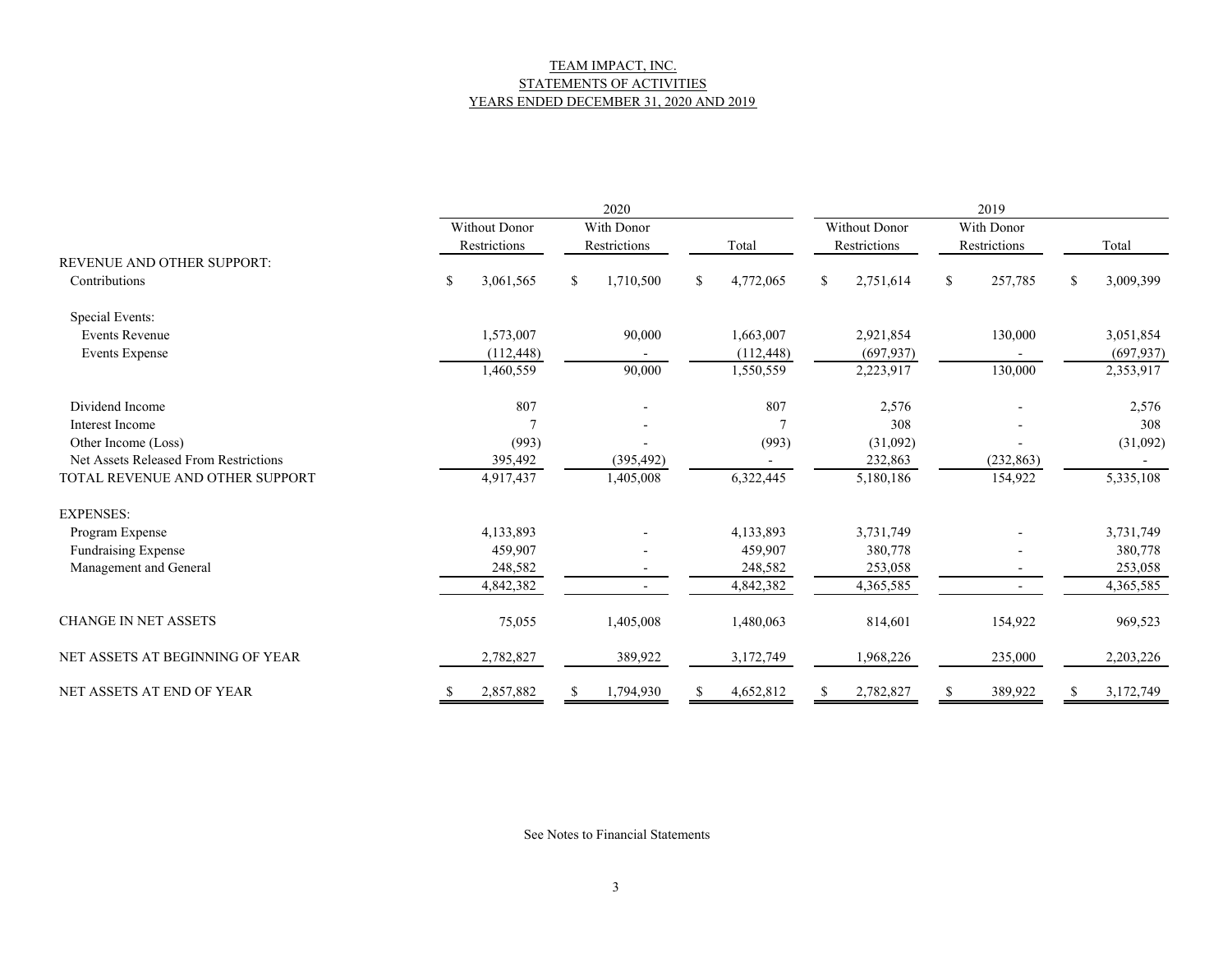#### TEAM IMPACT, INC. STATEMENTS OF FUNCTIONAL EXPENSES YEARS ENDED DECEMBER 31, 2020 AND 2019

|                                     | 2020 |           |               |                                   |   |            |                         | 2019           |               |           |                    |                        |    |                |               |            |  |
|-------------------------------------|------|-----------|---------------|-----------------------------------|---|------------|-------------------------|----------------|---------------|-----------|--------------------|------------------------|----|----------------|---------------|------------|--|
|                                     |      |           |               |                                   |   | Management |                         |                |               |           |                    |                        |    | Management     |               |            |  |
|                                     |      | Program   |               | Fundraising<br>Expense<br>Expense |   |            | and<br>General<br>Total |                |               |           | Program<br>Expense | Fundraising<br>Expense |    | and<br>General |               | Total      |  |
|                                     |      |           |               |                                   |   |            |                         |                |               |           |                    |                        |    |                |               |            |  |
| PERSONNEL EXPENSES:                 |      |           |               |                                   |   |            |                         |                |               |           |                    |                        |    |                |               |            |  |
| Salaries and Wages                  | S.   | 2,455,316 | <sup>\$</sup> | 296.413                           | S | 78,838     | S.                      | 2,830,567      | <sup>\$</sup> | 2,191,621 | \$                 | 226,660                | S. | 131,804        | <sup>\$</sup> | 2,550,085  |  |
| Payroll Taxes                       |      | 181,985   |               | 19,227                            |   | 5,475      |                         | 206,687        |               | 158,397   |                    | 15,765                 |    | 8,613          |               | 182,775    |  |
| <b>Employee Benefits</b>            |      | 530,268   |               | 45,260                            |   | 10,877     |                         | 586,405        |               | 428,844   |                    | 31,524                 |    | 15,684         |               | 476,052    |  |
| <b>TOTAL PERSONNEL EXPENSES</b>     |      | 3,167,569 |               | 360,900                           |   | 95,190     |                         | 3,623,659      |               | 2,778,862 |                    | 273,949                |    | 156,101        |               | 3,208,912  |  |
| Case Management                     |      | 255,728   |               |                                   |   |            |                         | 255,728        |               | 294,418   |                    |                        |    | Ξ.             |               | 294,418    |  |
| Dues and Subscriptions              |      | 6,923     |               | 244                               |   | 3,000      |                         | 10,167         |               | 9,533     |                    | 625                    |    | 168            |               | 10,326     |  |
| Events                              |      | 149       |               | 112,448                           |   |            |                         | 112,597        |               | 11,081    |                    | 697,937                |    |                |               | 709,018    |  |
| Grants                              |      |           |               |                                   |   |            |                         | $\blacksquare$ |               | 7,863     |                    |                        |    |                |               | 7,863      |  |
| <b>Information Technology</b>       |      | 40,289    |               |                                   |   | 2,484      |                         | 42,773         |               | 75,715    |                    | 10,936                 |    | 40             |               | 86,691     |  |
| Insurance                           |      | 21,228    |               |                                   |   |            |                         | 21,228         |               | 4,312     |                    |                        |    | 1,551          |               | 5,863      |  |
| Marketing and Communications        |      | 138,466   |               | 25,624                            |   | 8,106      |                         | 172,196        |               | 59,805    |                    | 17,834                 |    | 7,380          |               | 85,019     |  |
| Miscellaneous Expense               |      | 85        |               |                                   |   | 608        |                         | 693            |               | 2,973     |                    | 65                     |    | 1,063          |               | 4,101      |  |
| Office Equipment                    |      |           |               |                                   |   |            |                         |                |               | 11,290    |                    | 483                    |    | 1,785          |               | 13,558     |  |
| Office Expense                      |      | 15,547    |               | 22,416                            |   | 23,690     |                         | 61.653         |               | 41,030    |                    | 10,986                 |    | 5,188          |               | 57,204     |  |
| Professional Fees                   |      | 138,975   |               | 3.005                             |   | 74,985     |                         | 216,965        |               | 137,745   |                    | 2,304                  |    | 59,854         |               | 199,903    |  |
| Rent and Occupancy                  |      | 229,082   |               | 22,034                            |   | 28,295     |                         | 279,411        |               | 99,357    |                    | 6,507                  |    | 9,986          |               | 115,850    |  |
| Telephone                           |      | 19,247    |               | 2.162                             |   | 1,133      |                         | 22,542         |               | 26,544    |                    | 350                    |    | 50             |               | 26,944     |  |
| Travel                              |      | 17,158    |               | 15,381                            |   | 914        |                         | 33,453         |               | 95,807    |                    | 52,156                 |    | 2,772          |               | 150,735    |  |
| Depreciation                        |      | 83,447    |               | 8,141                             |   | 10,177     |                         | 101,765        |               | 75,414    |                    | 4,583                  |    | 7,120          |               | 87,117     |  |
| <b>TOTAL EXPENSES</b>               |      | 4,133,893 |               | 572,355                           |   | 248,582    |                         | 4,954,830      |               | 3,731,749 |                    | 1,078,715              |    | 253,058        |               | 5,063,522  |  |
| Less: Special Events Expense netted |      |           |               |                                   |   |            |                         |                |               |           |                    |                        |    |                |               |            |  |
| against Special Events Revenue      |      |           |               | (112, 448)                        |   |            |                         | (112, 448)     |               |           |                    | (697, 937)             |    |                |               | (697, 937) |  |
| TOTAL FUNCTIONAL EXPENSES           | \$   | 4,133,893 |               | 459,907                           | S | 248,582    |                         | 4,842,382      | \$.           | 3,731,749 | S.                 | 380,778                |    | 253,058        | \$            | 4,365,585  |  |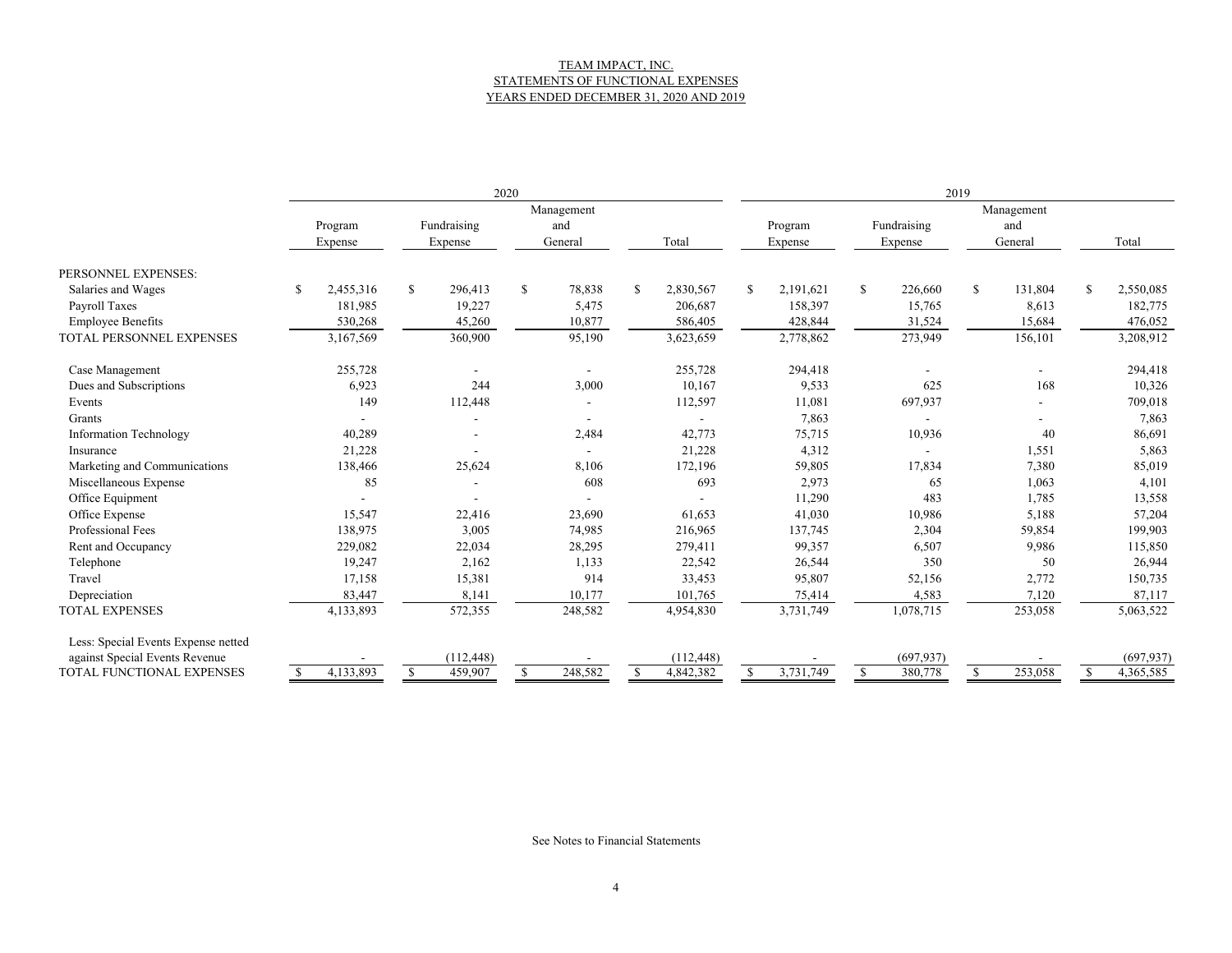# TEAM IMPACT, INC. STATEMENTS OF CASH FLOWS YEARS ENDED DECEMBER 31, 2020 AND 2019

|                                                             |                          | 2020        | 2019                     |            |  |
|-------------------------------------------------------------|--------------------------|-------------|--------------------------|------------|--|
| CASH FLOWS FROM OPERATING ACTIVITIES:                       |                          |             |                          |            |  |
| Change in Net Assets                                        | \$                       | 1,480,063   | \$                       | 969,523    |  |
| Adjustments to Reconcile Changes in Net Assets to Net       |                          |             |                          |            |  |
| Cash Provided by Operating Activities:                      |                          |             |                          |            |  |
| Depreciation                                                |                          | 101,765     |                          | 87,117     |  |
| Loss on Disposal of Property and Equipment                  |                          |             |                          | 30,844     |  |
| Change in Operating Assets and Liabilities:                 |                          |             |                          |            |  |
| (Increase) Decrease In:                                     |                          |             |                          |            |  |
| Pledges Receivable                                          |                          | (1,092,000) |                          | (84,000)   |  |
| Prepaid Expenses and Other                                  |                          | 19,448      |                          | (29,319)   |  |
| Increase (Decrease) In:                                     |                          |             |                          |            |  |
| Accounts Payable and Accrued Expenses                       |                          | (25,520)    |                          | (27,612)   |  |
| Accrued Payroll and Related                                 |                          | (37, 658)   |                          | 108,263    |  |
| Deferred Rent                                               |                          | 24,944      |                          | (4,595)    |  |
|                                                             |                          | 471,042     |                          | 1,050,221  |  |
| CASH FLOWS FROM INVESTING ACTIVITIES:                       |                          |             |                          |            |  |
| Additions To Property and Equipment                         |                          | (36,397)    |                          | (193, 217) |  |
| NET INCREASE IN CASH AND CASH EQUIVALENTS                   |                          | 434,645     |                          | 857,004    |  |
| CASH AND CASH EQUIVALENTS - BEGINNING                       |                          | 2,658,700   |                          | 1,801,696  |  |
| CASH AND CASH EQUIVALENTS - ENDING                          |                          | 3,093,345   | \$                       | 2,658,700  |  |
| SUPPLEMENTAL DISCLOSURES OF CASH FLOW INFORMATION           |                          |             |                          |            |  |
| Schedule of Noncash Investing Transactions:                 |                          |             |                          |            |  |
| Cost of Property and Equipment                              | \$                       |             | \$                       | 203,717    |  |
| Acquisition of Property and Equipment with Accrued Expenses |                          |             |                          | (10,500)   |  |
| Cash Paid for Purchase of Property and Equipment            | $\overline{\mathcal{S}}$ |             | $\overline{\mathcal{S}}$ | 193,217    |  |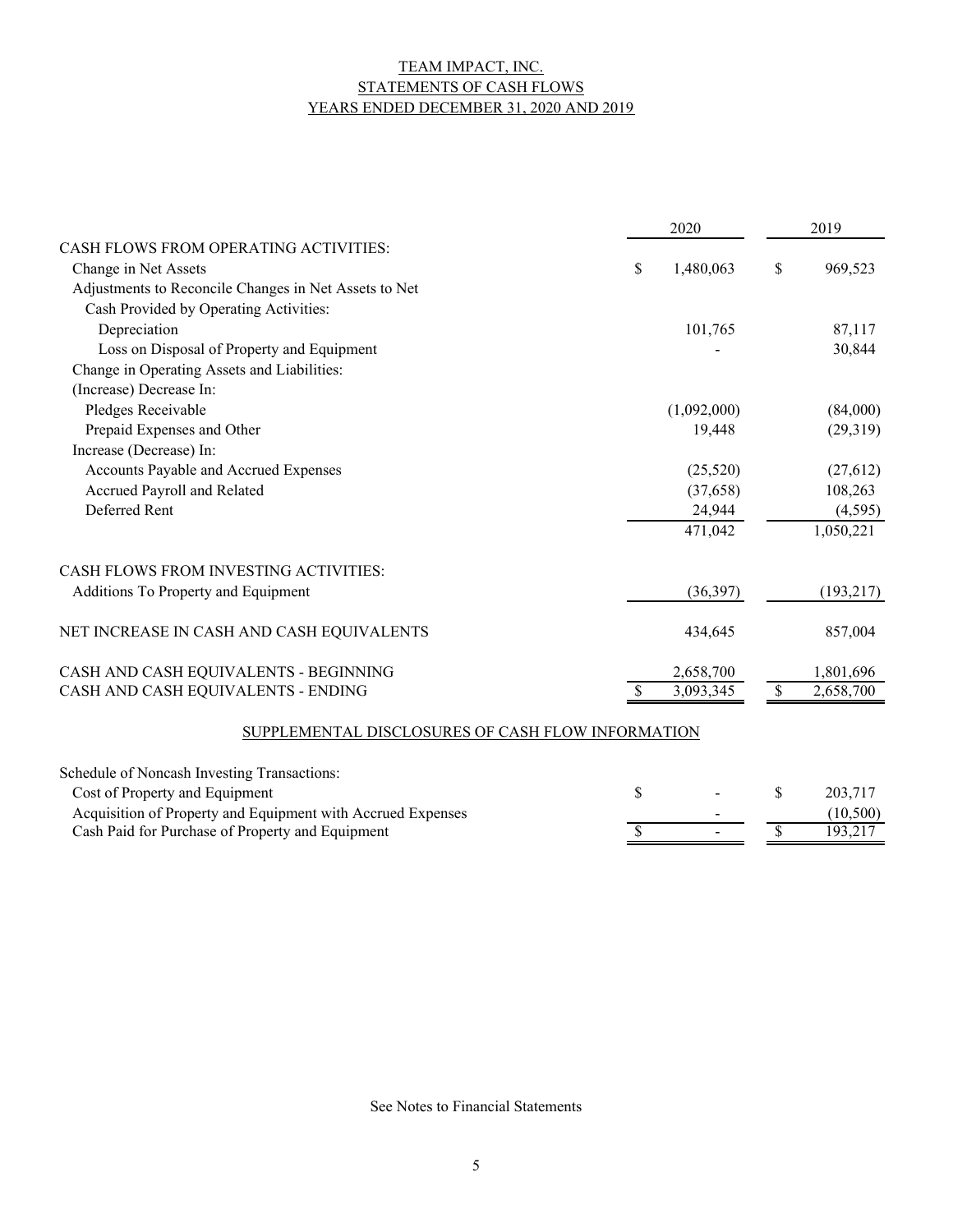## **TEAM IMPACT, INC. NOTES TO FINANCIAL STATEMENTS**

# **A. ORGANIZATION AND SUMMARY OF SIGNIFICANT ACCOUNTING POLICIES:**

- 1. Organization Team Impact, Inc. (the Organization) is a non-profit corporation that was incorporated under the laws of the Commonwealth of Massachusetts and commenced operations on May 10, 2011.
- 2. Operations The Organization is a national nonprofit that promotes healthy social and emotional development for children living with serious and chronic illnesses and medical conditions by matching them with a local college athletic team. The team provides an extended support network for the children and their families using a strengths-based, future-focused perspective. This two-year therapeutic program provides children with a true sense of belonging and focuses on building confidence and resilience and encouraging healthy behaviors. Parents and siblings gain a community of support and a distraction from medical realities, while student-athletes gain invaluable inspiration and perspective that will be carried with them long after graduation.
- 3. Method of Accounting The Organization's policy is to prepare its financial statements on the accrual method of accounting whereby revenues are recognized when earned and expenses are recognized when incurred. This method of accounting conforms to generally accepted accounting principles.
- 4. Financial Statement Presentation The Organization's financial statements are presented in accordance with FASB ASC Update 2016-14. As such, net assets are classified based upon the existence or absence of donor imposed restrictions, as follows: without donor restrictions, with donor restrictions. A description of the two net asset categories is as follows:

Without Donor Restrictions - Net assets that are not subject to donor-imposed restrictions. Assets without donor restrictions may be designated for specific purposes by action of the Board of Directors.

With Donor Restrictions - Net assets whose use by the Organization is subject to donor-imposed restrictions that can be fulfilled by actions of the Organization pursuant to those restrictions or that expire by the passage of time, or that must remain intact, in perpetuity.

Under FASB ASC 958-210-45, expenses are generally reported as decreases in net assets without donor restrictions.

- 5. Concentration of Credit Risk The Organization occasionally maintains deposits in excess of federally insured limits. The risk is managed by maintaining all deposits in high quality financial institutions. The Organization has not experienced any losses in such accounts and management believes the Organization is not exposed to any significant credit risk related accounts.
- 6. Cash and Cash Equivalents For purposes of the statements of cash flows, the Organization considers all highly liquid investments available for current use with an initial maturity of three months or less to be cash equivalents.
- 7. Investments The Organization accounts for investments in accordance with generally accepted accounting principles for not-for-profit organizations, which establish accounting standards for investments in certain equity securities and for all debt securities. The guidance prescribes that covered investments be reported in the statement of financial position at fair value with any realized or unrealized gains or losses reported in the statement of activities. As of December 31, 2019, the Organization included certain equity securities in cash and cash equivalents on a trade date basis.
- 8. Allowance for Uncollectible Pledges Receivable Management deems all pledges receivable to be fully collectible and has not established a bad debt reserve. Write-offs, should they occur, will be recorded as expenses in the year they are deemed to be uncollectible.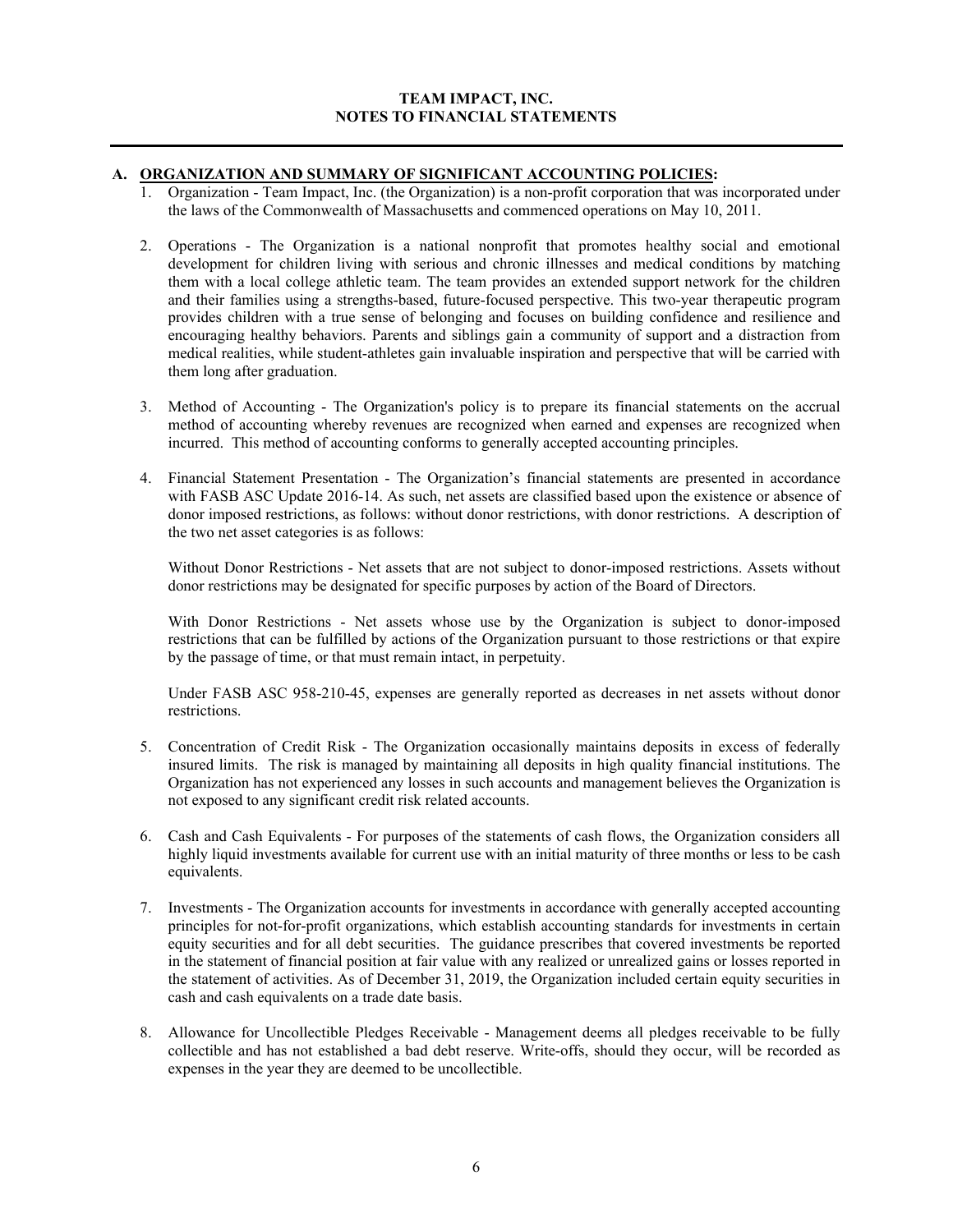# **A. ORGANIZATION AND SUMMARY OF SIGNIFICANT ACCOUNTING POLICIES: (Continued)**

- 9. Property and Equipment Property and equipment are recorded at cost. Maintenance and repairs are charged to expense as incurred whereas major betterments are capitalized. Depreciation is provided for using the straight-line method over the estimated useful lives of these assets in periods ranging from three to ten years.
- 10. Deferred Rent Rent expense is recognized evenly over the life of the lease using the straight-line method. In the earlier years of the lease, as rent expense exceeds amounts paid, a deferred rent liability is created. In the later years of the lease, as payments exceed the amount of rent expense recognized, deferred rent will be reduced until it is zero at the end of the lease.
- 11. Fair Value of Financial Instruments The Organization's financial instruments include cash and cash equivalents, pledges receivable, prepaid expenses, accounts payable and accrued expenses. The recorded values of cash and cash equivalents, pledges receivable, prepaid expenses, accounts payable and accrued expenses approximate their fair values based on their short-term nature.
- 12. Revenue Recognition Contributions are recognized in full when received or unconditionally promised, in accordance with professional standards. Conditional promises to give - that is, those with a measurable performance or other barrier and a right of return - are not recognized until the conditions on which they depend have been met.

Special events revenue is recognized when the event takes place.

Donated materials and services are recorded as in-kind donations and recognized at their estimated fair value as of the date of donation or service.

Contributions of marketable securities are recorded in the financial statements at their quoted market price at the date of donation.

- 13. Contributions Contributions are recorded in net assets without donor restrictions or net assets with donor restrictions class of net assets depending on the existence and/or nature of any donor-imposed restriction. When a restriction expires, that is, when a stipulated time restriction ends, or purpose restriction is accomplished, net assets with donor restrictions are reclassified to net assets without donor restrictions and are reported as net assets released from restriction in the statement of activities.
- 14. Income Taxes The Organization is a not-for-profit organization that is exempt from income taxes under Section 501(c)(3) of the Internal Revenue Code.
- 15. Uncertainty In Income Taxes The Organization adopted the standards for *Accounting for Uncertainty in Income Taxes* (income, sales, use and payroll), which required the Organization to report any uncertain tax positions and to adjust its financial statements for the impact thereof. As of December 31, 2020 and 2019, the Organization determined that it had no tax positions that did not meet the "more likely than not" threshold of being sustained by the applicable tax authority. The Organization files tax and information returns in the United States Federal and applicable state jurisdictions. These returns are generally subject to examination by tax authorities for the last three years.
- 16. Use of Estimates The preparation of financial statements in conformity with generally accepted accounting principles requires management to make estimates and assumptions that affect certain reported amounts and disclosures. Accordingly, actual results could differ from those estimates.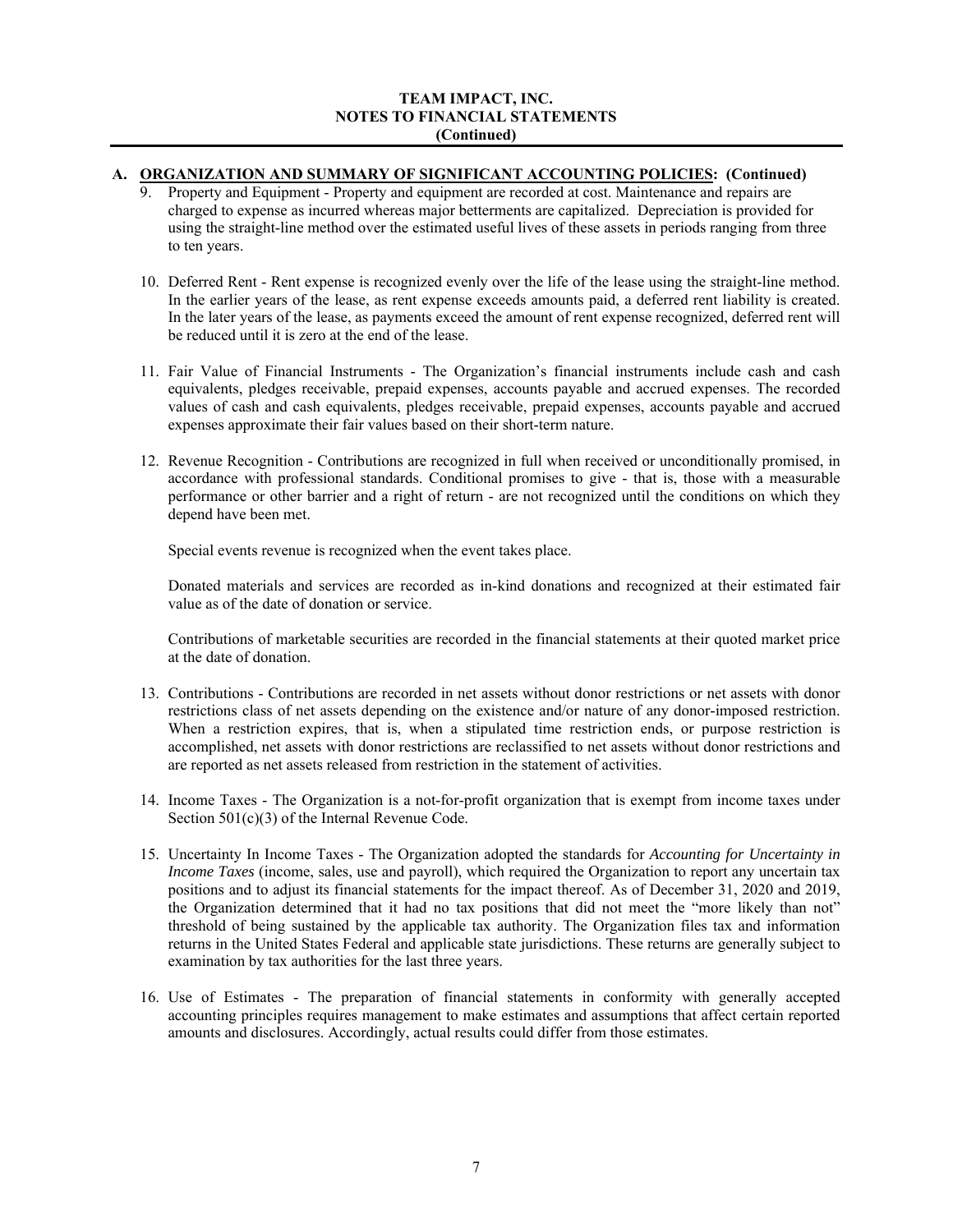## **A. ORGANIZATION AND SUMMARY OF SIGNIFICANT ACCOUNTING POLICIES: (Continued)**

17. Expense Allocation - The costs of providing various programs and other activities have been summarized on a functional basis in the financial statements. Accordingly, certain costs have been allocated among the programs and supporting services benefited. Such allocations are determined by management on an equitable basis.

The following expenses were allocated using time and effort basis:

- Salaries and Wages, Payroll Taxes, and Employee Benefits
	- Payroll Processing Fees

The following expenses were allocated using the square footage of the building as the basis:

- Rent and Occupancy
- Office Equipment
- Information Technology
- Depreciation
- 18. Recent Accounting Pronouncements In June 2018, the Financial Accounting Standards Board (FASB) issued Accounting Standards Update (ASU) 2018-08, *Not-for-Profit Entities ("Topic 958"), Clarifying the Scope and the Accounting Guidance for Contributions Received and Contributions Made*. The new accounting standard clarifies and improves the guidance for (1) evaluating whether transactions should be accounted for as contributions within the scope of Topic 958 or as exchange transactions subject to other guidance and (2) determining whether a contribution is conditional. The Organization has implemented this accounting standard in the accompanying financial statements effective January 1, 2019 under the modified prospective basis. Accordingly, there is no effect on beginning net assets in connection with the implementation of ASU 2018-08.

On January 1, 2020, the Organization adopted ASC Topic 606, *Revenue from Contracts with Customers,*  with respect to its revenue recognition policy. The new accounting standard develops a common standard that will remove inconsistencies in revenue requirements, improve comparability of revenue recognition practices, provide more useful information to users of financial statements and simplify the preparation of financial statements. The adoption of this standard did not have a significant impact on the Organizations financial statements.

In February 2016, the FASB issued ASU 2016-02*, Leases (Topic 842) ("ASC 842").* The new standard establishes a right-of-use ("ROU") model that requires a lessee to record a ROU asset and a lease liability on the statement of financial position for all leases with terms longer than twelve months. Leases will be classified as either finance or operating, with classification affecting the pattern of expense recognition in the statement of activities. For the Organization, the new standard is effective for fiscal years beginning after December 15, 2021, and interim periods beginning the following year. The Organization has not yet determined the impact ASC 842 will have on its financial statements.

## **B. PLEDGES RECEIVABLE:**

Unconditional promises to give in future periods are recorded in the financial statements as Pledges Receivable, net of an allowance for uncollectible gifts. As of December 31, 2020, unconditional promises to give amounted to \$1,176,000, of which \$946,000 is unrestricted for general support and \$230,000 represents gifts with donor restrictions. As of December 31, 2019, unconditional promises to give amounted to \$84,000, of which \$51,000 is unrestricted for general support and \$33,000 represents gifts with donor restrictions. The Organization expects to collect total pledges receivable of \$576,000 in 2021 and \$600,000 in 2022.

The Organization allows for estimated losses on pledges receivable based on prior bad debt experience and a review of existing pledges. Based on these factors, there was no allowance for uncollectible gifts for the years ended December 31, 2020 and 2019.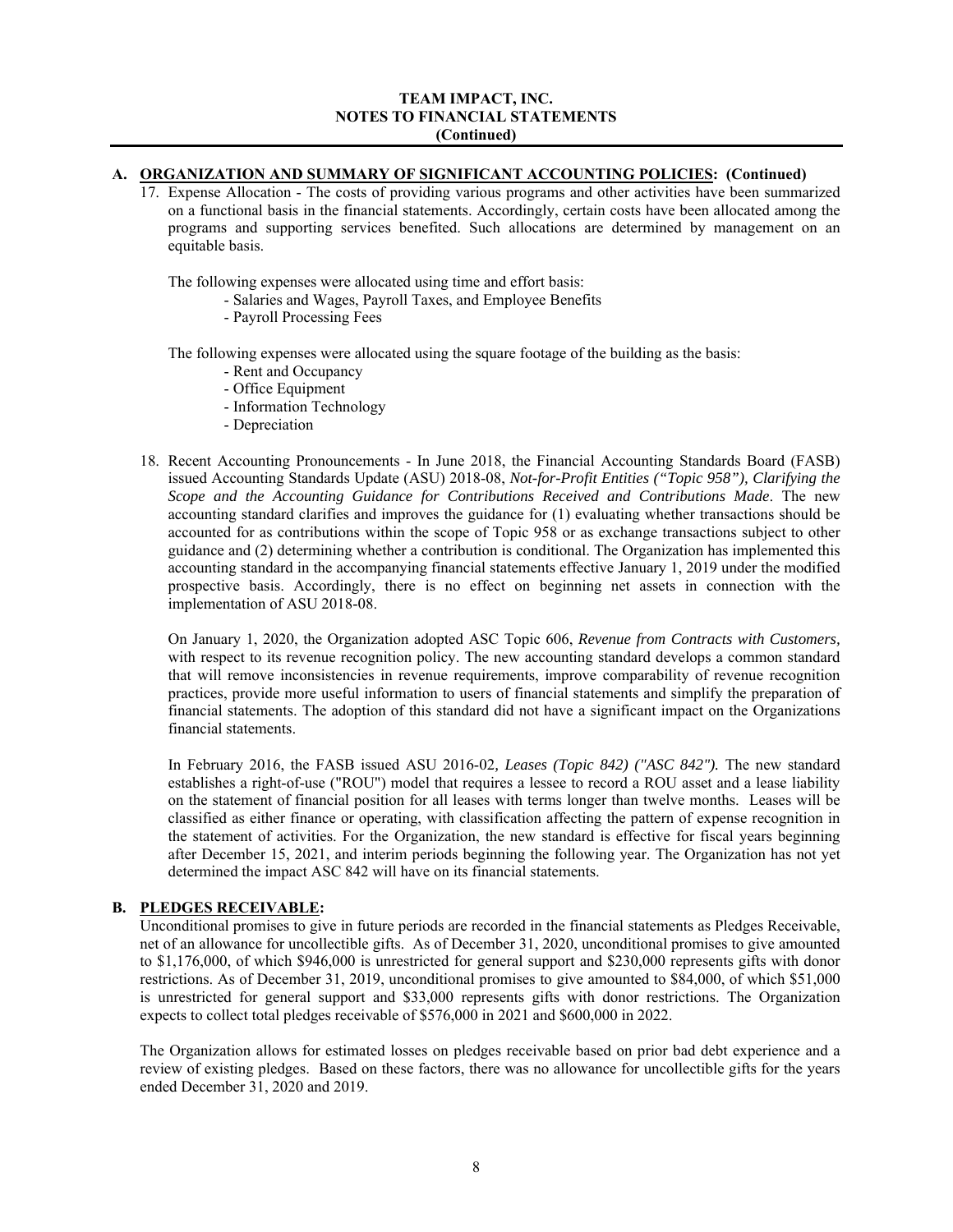## **C. LIQUIDITY AND AVAILABILITY:**

The following reflects the Organization's financial assets at December 31, 2020 and 2019, reduced by amounts that are not available for general use because of donor-imposed restrictions, within one year of the statement of financial position date. As part of its liquidity management plan, the Organization operates its programs within a balanced budget and relies on grants and contributions to fund its operations and program activities:

|                                                           | 2020       | 2019      |
|-----------------------------------------------------------|------------|-----------|
| Cash and Cash Equivalents                                 | 3,093,345  | 2,658,700 |
| Pledges Receivable                                        | 1,176,000  | 84,000    |
| <b>Total Financial Assets</b>                             | 4,269,345  | 2,742,700 |
| <b>Contributions Restricted For Purpose</b>               | (292, 430) | (99, 922) |
| <b>Contributions Restricted For Time</b>                  | (930,000)  |           |
| Financial Assets Available to Meet Cash Needs for General |            |           |
| Expenditures Within One Year                              | 3,046,915  | 2,642,778 |

The Organization has certain donor-restricted assets limited to use which are available for general expenditure within one year in the normal course of operations. Accordingly, these assets have been included in the qualitative information above.

### **D. NET ASSETS WITH DONOR RESTRICTIONS:**

|                                          | 2020                   |  | 2019    |
|------------------------------------------|------------------------|--|---------|
| Time Restricted                          | $\frac{\$}{1.502.500}$ |  | 290,000 |
| Purpose Restricted                       | 292,430                |  | 99.922  |
| Total Net Assets with Donor Restrictions | 1.794.930              |  | 389.922 |

## **E. LEASE OBLIGATIONS:**

On September 1, 2016, the Organization executed a five-year lease at 500 Victory Road, Quincy, Massachusetts for its office space, with an amendment on December 1, 2019 to extend the lease through December 31, 2024. Under the terms of this lease amendment, monthly payments are \$17,963 for year one, \$19,020 for year two, \$20,077 for year three, \$21,133 for year four and \$22,190 for year five. For the years ended December 31, 2020 and 2019, rent expense paid under this lease amounted to \$240,504 and \$88,409, respectively.

The following is a schedule by years of the future minimum rental payments as of December 31,:

| 2021 | S  | 228,240 |
|------|----|---------|
| 2022 |    | 240,920 |
| 2023 |    | 253,600 |
| 2024 |    | 266,280 |
|      | \$ | 989,040 |

#### **F. PPP FUNDS FORGIVENESS:**

On April 15, 2020, the Organization received proceeds from Boston Private Bank & Trust Company in the amount of \$514,200 under the Paycheck Protection Program ("PPP"). The PPP, established as part of the Coronavirus Aid, Relief and Economic Security Act ("CARES Act"), provides for advances to qualifying Organizations for amounts up to 2.5 times the average qualifying monthly payroll expenses of the qualifying Organization. The advances and accrued interest are forgivable as long as the borrower uses the proceeds for eligible purposes, including payroll, benefits, rent and utilities, and maintains its payroll levels. The amount of forgiveness will be reduced if the borrower is unable to re-hire to the same employment level on or before December 31, 2020, reduces salaries during the covered period, or uses more than forty percent of the money spent on non-employment expenses.